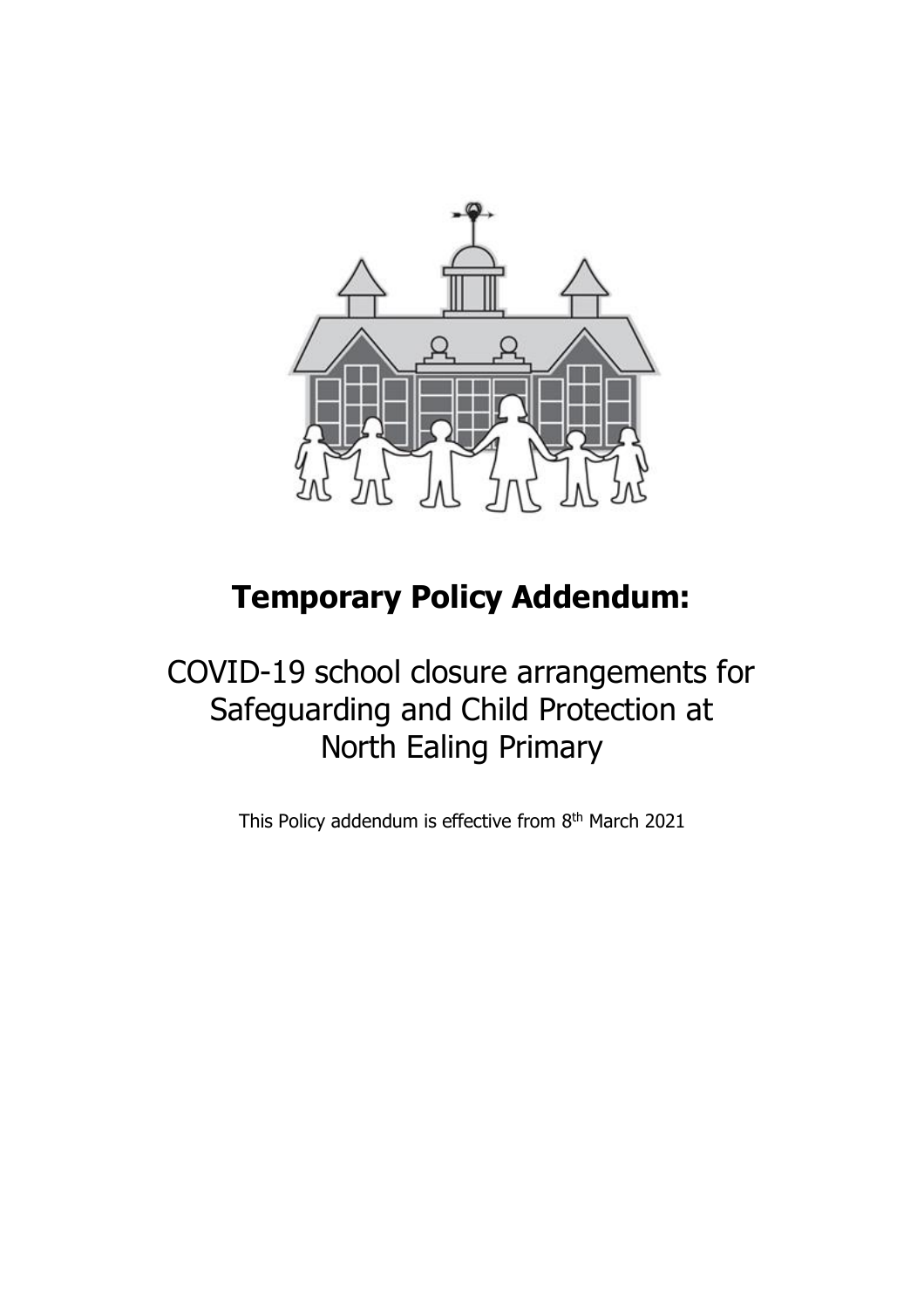## **Context**

On Monday 22nd February 2021, The Prime Minister announced the government's roadmap to cautiously ease lockdown restrictions in England. This included a direction that from 8 March 2021, all pupils should attend school.

North Ealing Primary will continue to have regard to the statutory safeguarding guidance keeping children safe in education (as amended, Jan 2021).<sup>1</sup>

We will ensure that where we care for children on site, we have appropriate support in place for them.

We will take advice and work with the local safeguarding partners.

We will refer to the Government guidance for education and childcare settings on how to implement social distancing and continue to follow the advice from Public Health England on handwashing and other measures to limit the risk of spread of coronavirus.

This addendum of the North Ealing Child Protection policy contains details of our individual safeguarding arrangements in the following areas:

## **Key contacts**

1

Remain as per the School Child Protection Policy.

## **Vulnerable children**

Vulnerable children and young people include those who:

- are assessed as being in need under section 17 of the Children Act 1989<sup>2</sup>, including children and young people who have a child in need plan, a child protection plan or who are a looked-after child;
- have an education, health and care (EHC) plan;
- have been identified as otherwise vulnerable by educational providers or local authorities (including children's social care services), and who could therefore benefit from continued full-time attendance, this might include:

[https://assets.publishing.service.gov.uk/government/uploads/system/uploads/attachment\\_data/file/954314/](https://assets.publishing.service.gov.uk/government/uploads/system/uploads/attachment_data/file/954314/Keeping_children_safe_in_education_2020_-_Update_-_January_2021.pdf) [Keeping\\_children\\_safe\\_in\\_education\\_2020\\_-\\_Update\\_-\\_January\\_2021.pdf](https://assets.publishing.service.gov.uk/government/uploads/system/uploads/attachment_data/file/954314/Keeping_children_safe_in_education_2020_-_Update_-_January_2021.pdf) <sup>2</sup> <https://www.legislation.gov.uk/ukpga/1989/41/section/17>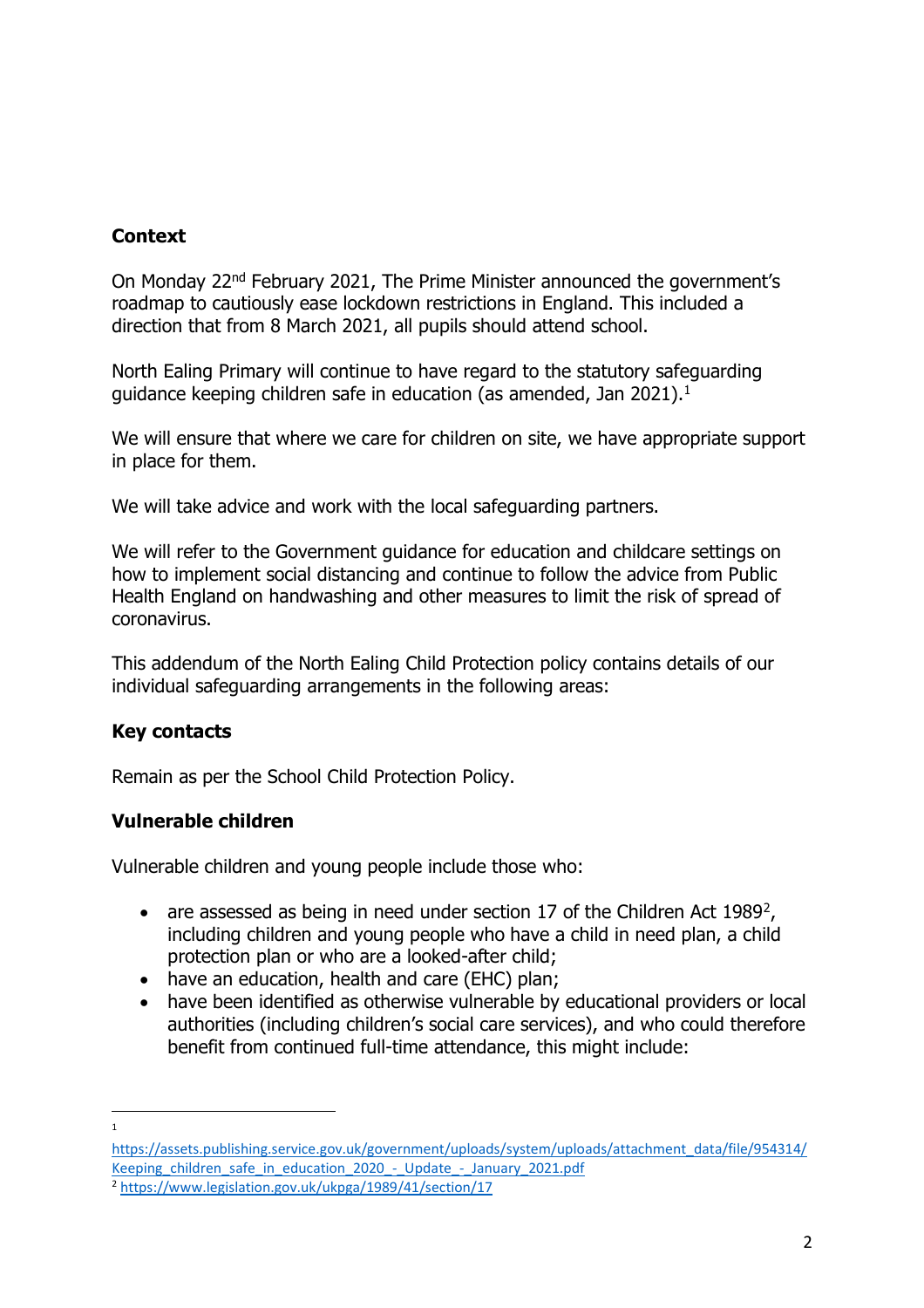- $\circ$  children and young people on the edge of receiving support from children's social care services or in the process of being referred to children's services
- $\circ$  adopted children or children on a special quardianship order
- $\circ$  those living in temporary accommodation
- $\circ$  those who are young carers
- $\circ$  those who may have difficulty engaging with remote education at home (for example due to a lack of devices or quiet space to study)
- o care leavers
- $\circ$  others at the provider and local authority's discretion including pupils and students who need to attend to receive support or manage risks to their mental health.

North Ealing will continue to work with and support children's social workers to help protect vulnerable children. This includes working with and supporting children's social workers and the local authority. The lead person for this will be: Michael Belsito.

In circumstances where a parent is hesitant about or does not want to bring their child to an education setting, and their child is considered vulnerable, the social worker and we will explore the reasons for this directly with the parent.

Where parents are concerned about the risk of the child contracting COVID19, we or the social worker will talk through these anxieties with the parent/carer following the advice set out by Public Health England.

We will encourage all pupils to attend a school.

# **Attendance monitoring**

We expect all pupils to attend school.

Parents or carers are expected to contact the school on the first day of the illness and inform us of the reason for absence so that the correct attendance codes can be used in every case of absence. We expect parents or carers to make contact to make us aware of the status of any COVID-19 tests that have become necessary and to update the school on the welfare of the pupil.

From 8th March 2021, we will record attendance in accordance with the Education (Pupil Registration) (England) Regulations 2006 (as amended)<sup>3</sup> for all pupils.

A small number of pupils may still be unable to attend in line with public health advice to self-isolate because they:

• have symptoms or have had a positive test result

<sup>3</sup> <https://www.legislation.gov.uk/uksi/2006/1751/contents/made>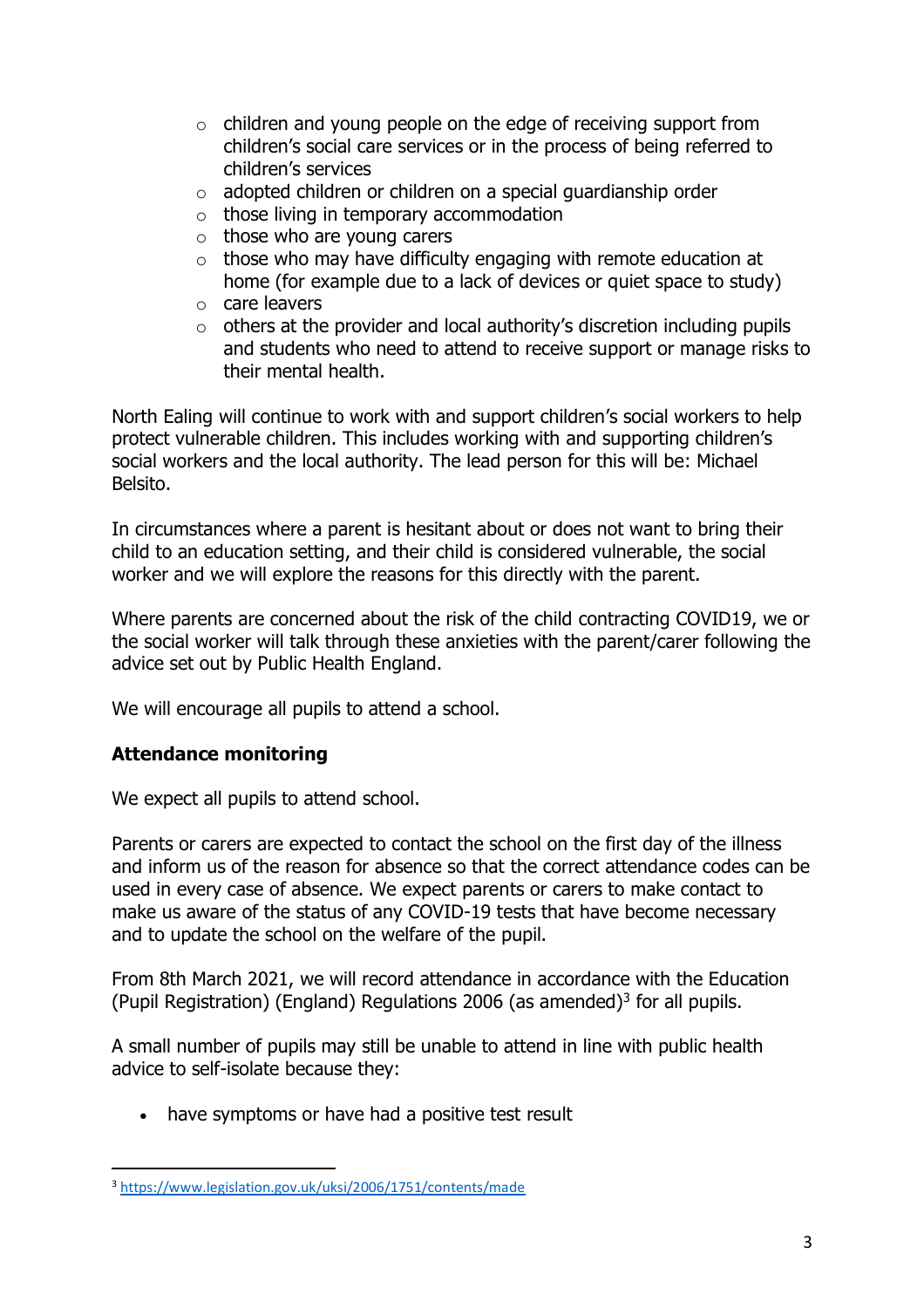- live with someone who has symptoms or has tested positive and are a household contact
- are a close contact of someone who has coronavirus (COVID-19)

The advice for pupils who have been confirmed as clinically extremely vulnerable is to shield and stay at home as much as possible until further notice. They are advised not to attend school while shielding advice applies nationally.

For children self-isolating or quarantining or shielding – we will use code X and relevant sub codes as directed. 4

In compliance with the Remote Education, Temporary Continuity Direction<sup>5</sup> will provide remote education to pupils who are unable to attend school because they are complying with government guidance or legislation around coronavirus (COVID-19).

Also, we will offer pastoral support to pupils who are:

- self-isolating
- shielding
- vulnerable (and off-school)

The Department for Education expects schools to grant applications for leave in exceptional circumstances. This should be recorded as code C (leave of absence authorised by the school) unless another authorised absence code is more applicable.

Where pupils are not able to attend school, as they are following clinical or public health advice related to coronavirus (COVID-19), the absence will not be penalised.

# **Reporting a concern**

Where staff have a concern about a child, they should continue to follow the process outlined in the school Child Protection Policy; this includes making a report via MyConcern, which can be done remotely.

Staff are reminded of the need to report any concern immediately and without delay.

Where staff are concerned about an adult working with children in the school, they will use the school procedures as set out in the Whistleblowing Policy.

4

[https://assets.publishing.service.gov.uk/government/uploads/system/uploads/attachment\\_data/file/965878/](https://assets.publishing.service.gov.uk/government/uploads/system/uploads/attachment_data/file/965878/Recording_non-attendance_related_to_coronavirus.pdf) [Recording\\_non-attendance\\_related\\_to\\_coronavirus.pdf](https://assets.publishing.service.gov.uk/government/uploads/system/uploads/attachment_data/file/965878/Recording_non-attendance_related_to_coronavirus.pdf)

<sup>5</sup>[https://assets.publishing.service.gov.uk/government/uploads/system/uploads/attachment\\_data/file/923539](https://assets.publishing.service.gov.uk/government/uploads/system/uploads/attachment_data/file/923539/Remote_Education_Temporary_Continuity_Direction_-__Explanatory_Note.pdf) [/Remote\\_Education\\_Temporary\\_Continuity\\_Direction\\_-\\_\\_Explanatory\\_Note.pdf](https://assets.publishing.service.gov.uk/government/uploads/system/uploads/attachment_data/file/923539/Remote_Education_Temporary_Continuity_Direction_-__Explanatory_Note.pdf)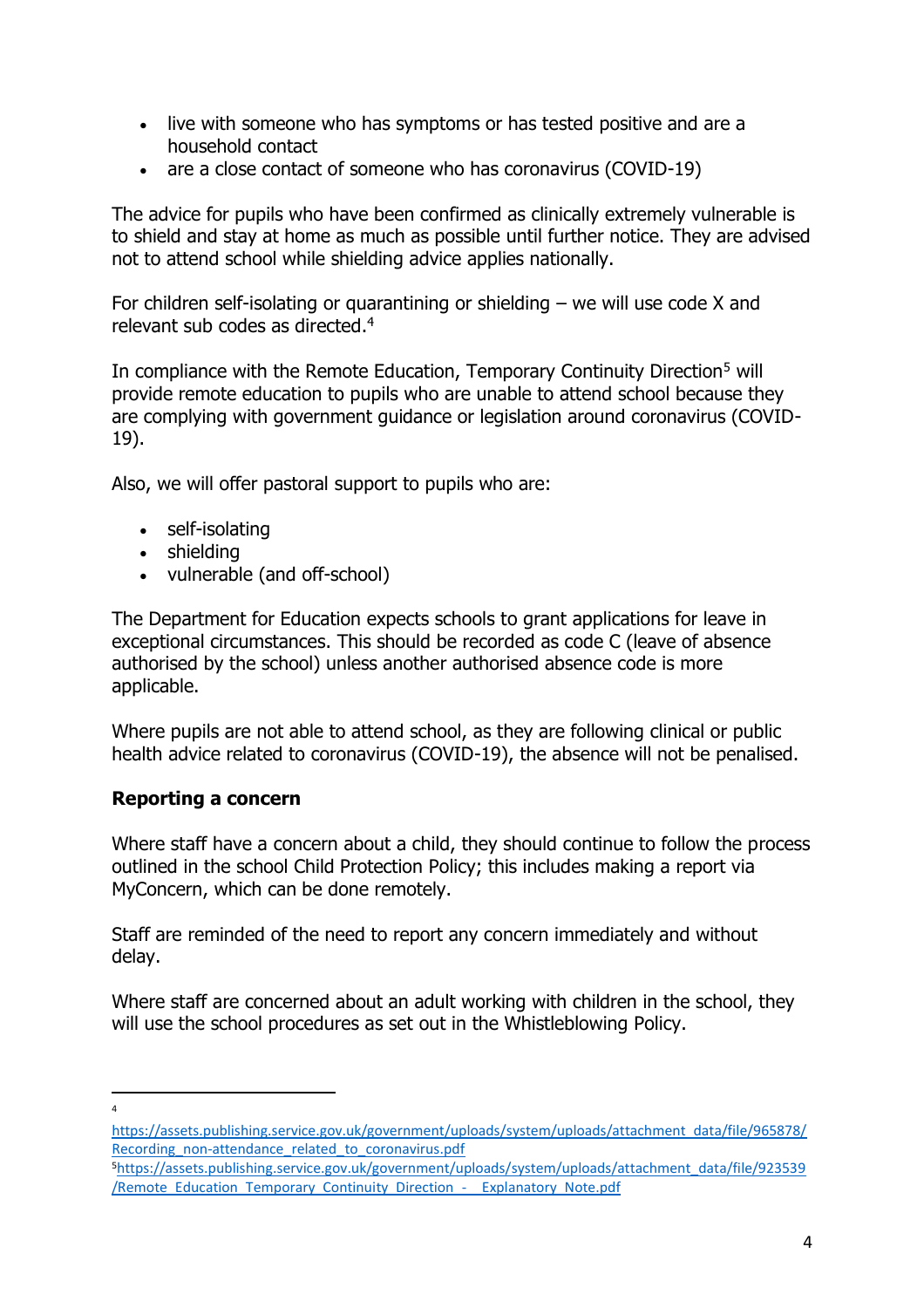# **Safeguarding Training and induction**

All existing school staff have had safeguarding training and have read part 1 of Keeping Children Safe in Education (2020). The DSL will communicate with staff any new local arrangements, so they know what to do if they are worried about a child.

Where new staff are recruited, or new volunteers enter North Ealing Primary, they will continue to be provided with a safeguarding induction.

Upon arrival, they will be signposted to the child protection policy, confirmation of local processes and confirmation of DSL arrangements.

#### **Safer recruitment/volunteers and movement of staff**

When recruiting new staff, we will continue to follow the relevant safer recruitment processes for their setting, including, as appropriate, relevant sections in part 3 of Keeping Children Safe in Education (2020) (as amended, Jan 2021).

Where we are utilising volunteers, we will continue to follow the checking and risk assessment process as set out in paragraphs 167 to 172 of KCSIE.

Under no circumstances will a volunteer in respect of whom no checks have been obtained be left unsupervised or allowed to work in regulated activity. <sup>6</sup>

# **Children and online safety away from school**

It is important that all staff who interact with children, including online, continue to look out for signs a child may be at risk. Any such concerns should be dealt with as per the Child Protection Policy and where appropriate referrals should still be made to children's social care and as required, the police.

North Ealing Primary will ensure any use of online learning tools and systems is in line with privacy and data protection/GDPR requirements.

Below are some things to consider if there are virtual lessons, especially where webcams are involved:

- No 1:1s, groups only or parent supervision
- Staff and children must wear suitable clothing, as should anyone else in the household.

<sup>6</sup> Paragraph 183. Keeping Children Safe in Education (2020) (as amended, Jan 2021) [https://assets.publishing.service.gov.uk/government/uploads/system/uploads/attachment\\_data/file/9](https://assets.publishing.service.gov.uk/government/uploads/system/uploads/attachment_data/file/954314/Keeping_children_safe_in_education_2020_-_Update_-_January_2021.pdf) 54314/Keeping children safe in education 2020 - Update - January 2021.pdf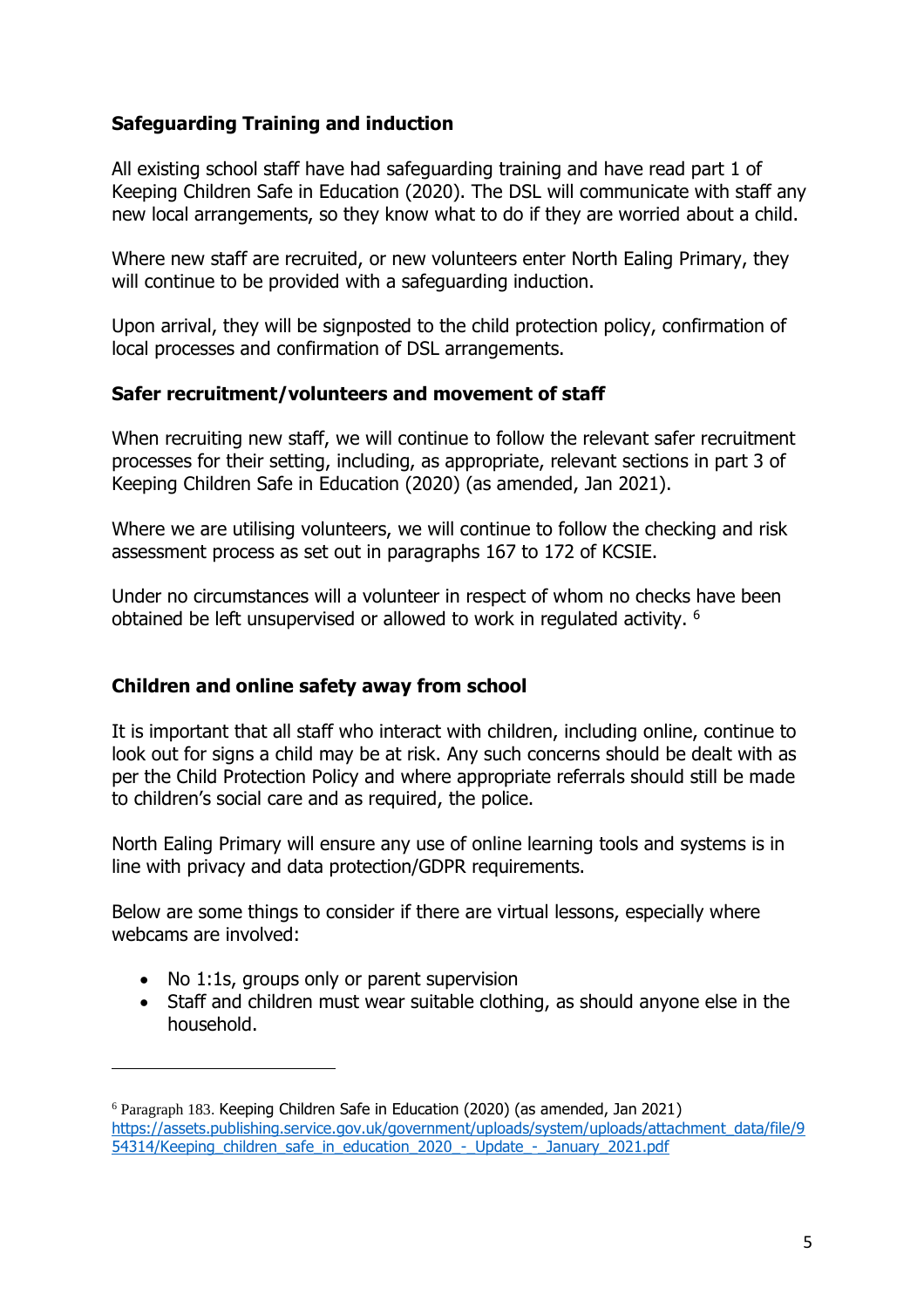- Any computers used should be in appropriate areas, for example, not in bedrooms; the background could be blurred.
- Language must be professional and appropriate, including any family members in the background.
- Staff must only use platforms specified by senior managers and approved by our IT network manager / provider to communicate with pupils

## **Supporting children not in school as they are following clinical or public health advice related to coronavirus (COVID-19**

North Ealing Primary is committed to ensuring the safety and wellbeing of all its Children and Young people.

Where the DSL has identified a child to be on the edge of social care support, or who would normally receive pastoral-type support in school, they should ensure that a robust communication plan is in place for that child or young person.

The communication plans can include remote contact, phone contact, door-step visits. Other individualised contact methods should be considered and recorded.

The DSL will work closely with all stakeholders to maximise the effectiveness of any communication plan.

This plan must be reviewed regularly and where concerns arise, the DSL will consider any referrals as appropriate.

We recognise that school is a protective factor for children and young people, and the current circumstances, can affect the mental health of pupils and their parents/carers.

# **Supporting children in school**

We are committed to ensuring the safety and wellbeing of all our children.

We will continue to be a safe space for all children to attend and flourish.

We will refer to the Government guidance for education and childcare settings on how to implement social distancing<sup>7</sup> and continue to follow the advice from Public Health England on handwashing and other measures to limit the risk of spread of COVID-19.

We will ensure that where we care for children of critical workers and vulnerable children on site, we ensure appropriate support is in place for them.

<sup>7</sup>[https://assets.publishing.service.gov.uk/government/uploads/system/uploads/attachment\\_data/file/963541](https://assets.publishing.service.gov.uk/government/uploads/system/uploads/attachment_data/file/963541/Schools_coronavirus_operational_guidance.pdf) [/Schools\\_coronavirus\\_operational\\_guidance.pdf](https://assets.publishing.service.gov.uk/government/uploads/system/uploads/attachment_data/file/963541/Schools_coronavirus_operational_guidance.pdf)